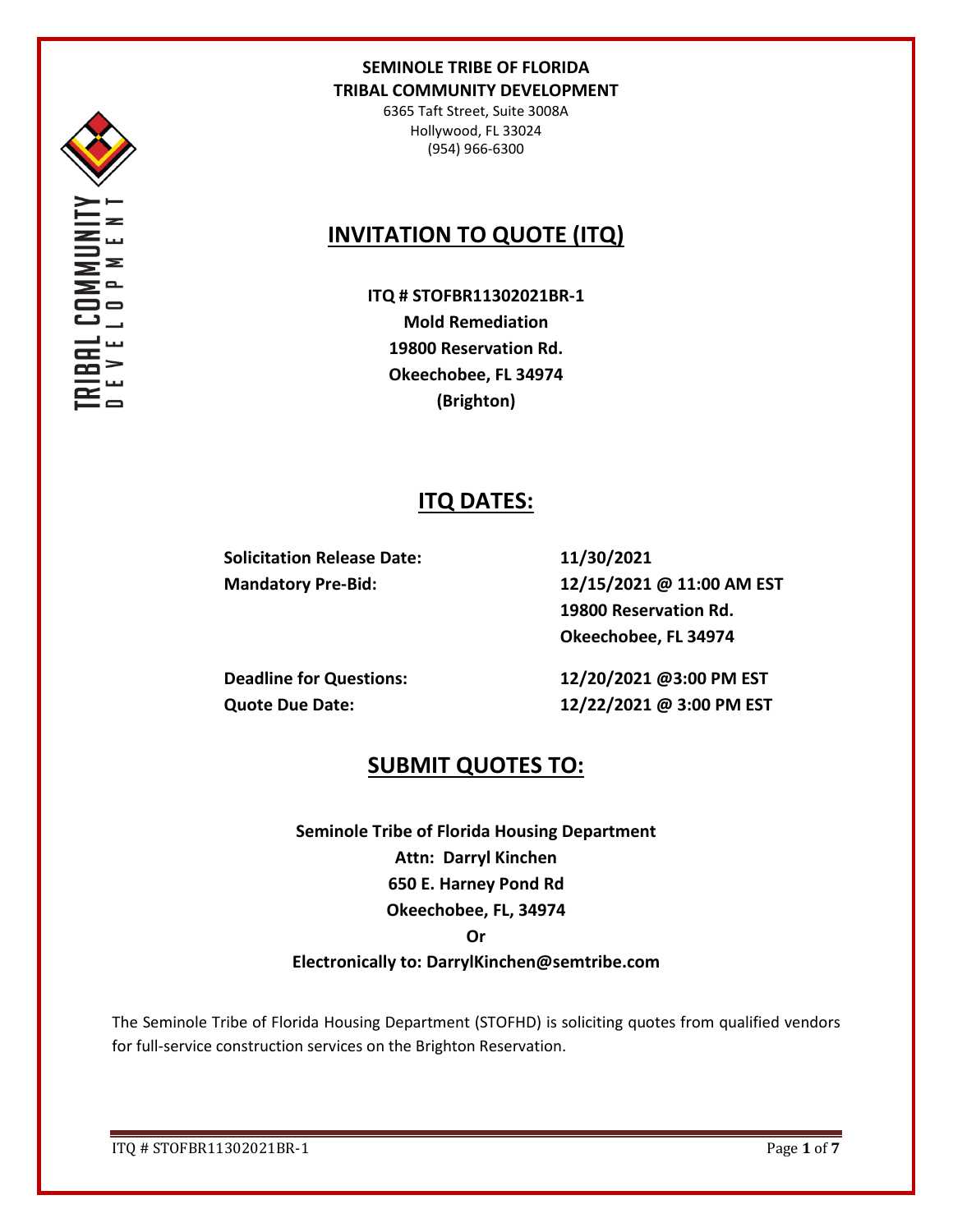6365 Taft Street, Suite 3008A Hollywood, FL 33024 (954) 966-6300

## **SECTION 1: INTRODUCTION AND INSTRUCTIONS**

#### **1.0 INTRODUCTION**

This ITQ provides prospective firms with sufficient information to enable them to prepare and submit quotes to the Seminole Tribe of Florida Housing Department (STOFHD) for The STOFHD is initiating this competitive ITQ to qualified Vendors who are in the business of providing General Contractor Services, capable of completing numerous job functions/services in a timely manner and therefore, seeks to enter into an Agreement with that Vendor.

#### **1.1 INSTRUCTIONS**

This Invitation To Quote (ITQ) contains the instructions governing the quotes to be submitted and the material to be included therein; as well as any mandatory requirements that must be met to be eligible for consideration. All requests for clarification and/or any additional questions regarding this ITQ must be submitted via email to: DarrylKinchen@semtribe.com

 Seminole Tribe of Florida Housing Department ATTN: **Darryl Kinchen**

 **650 E. Harney Pond Rd Okeechobee, FL, 34974**

A mandatory pre-bid meeting at the home is scheduled for **Wednesday, 12/15/2021 at 11:00 am.**

**Only those signed, emailed or sealed quotes received in this Brighton Housing Department office on or before the Due Date and time will be eligible for consideration. Any quote received after the Due Date and time, regardless of the method of delivery, will be discarded**.

The STOFHD hereby notifies all bidders that if your quote is selected, you will be required to enter into a formal contract with the Seminole Tribe of Florida for the services you are bidding. You will also be required to meet all company vendor, insurance and certification requirements.

The STOFHD reserves the right to reject any or all quotes, to waive formalities or informalities, and to award contract, either in whole or in part. The right is also reserved to select minority vendors and/or vendors with tribal member ownership.

All quotes submitted become the property of STOFHD upon receipt. The content of all quotes shall be kept confidential.

ITQ # STOFBR11302021BR-1 Page **2** of **7**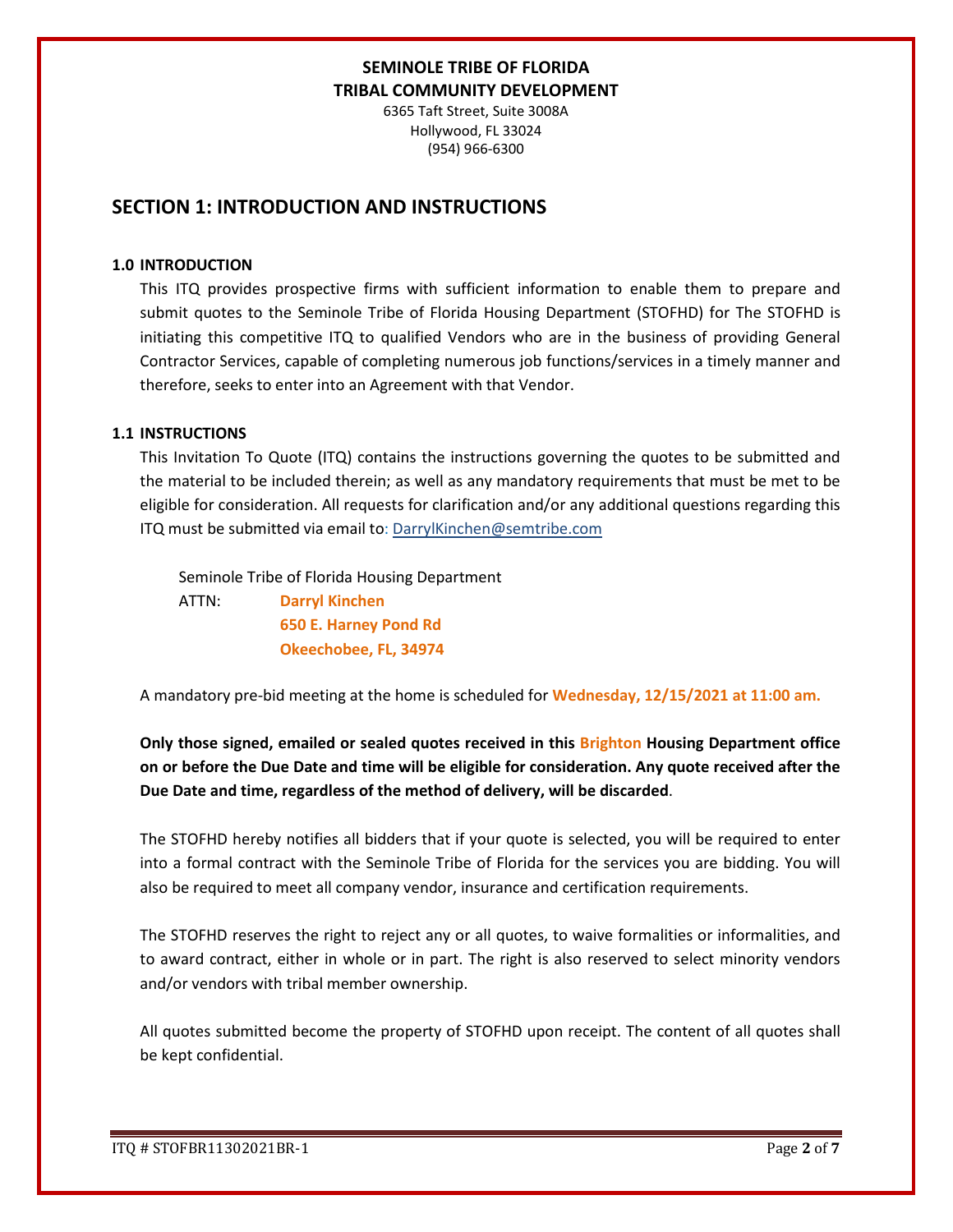6365 Taft Street, Suite 3008A Hollywood, FL 33024 (954) 966-6300

## **SECTION 2: GENERAL REQUIREMENTS**

#### **2.0 OBJECTIVE**

The objective of this ITQ is to provide sufficient information to enable qualified Respondents to submit written quotes. This ITQ is neither a contractual offer nor a commitment to purchase any products or services. All information contained in the quote must be legible. Any and all corrections and or erasures must be initialed. **Each quote shall be signed in ink by an authorized representative of the respondent**. The contents of the quote submitted by the successful respondent of the ITQ may become part of the contract awarded as a result of this solicitation.

#### **2.1 SCOPE OF WORK (SOW)**

The Scope-of-Work ("SOW") contained in the Attachments describes the services expected for a Contractor to provide the STOFHD. Respondent must ensure that all such services contained in the SOW are provided for in every particular and shall meet or exceed the level of quality, availability, features, functionality, frequency, accuracy, and performance.

The silence of specifications or requirements as to any detail contained in this document or any of the attachments or exhibits, or the apparent omission from any specifications or requirements, or a detailed description concerning any point, shall be regarded as meaning that only the best commercial practices shall prevail and that only material and workmanship of the finest quality are to be used. All interpretations of the Scope of Work shall be made on the basis of this statement.

#### **2.3 NOTIFICATION**

Each respondent submitting a quote in response to this ITQ will be notified in writing as to acceptance or rejection of their quote. Release of notification letters should be within sixty (60) days of the quote submission date. STOFHD reserves the right to delay this action if it is deemed to be in the best interests of STOFHD.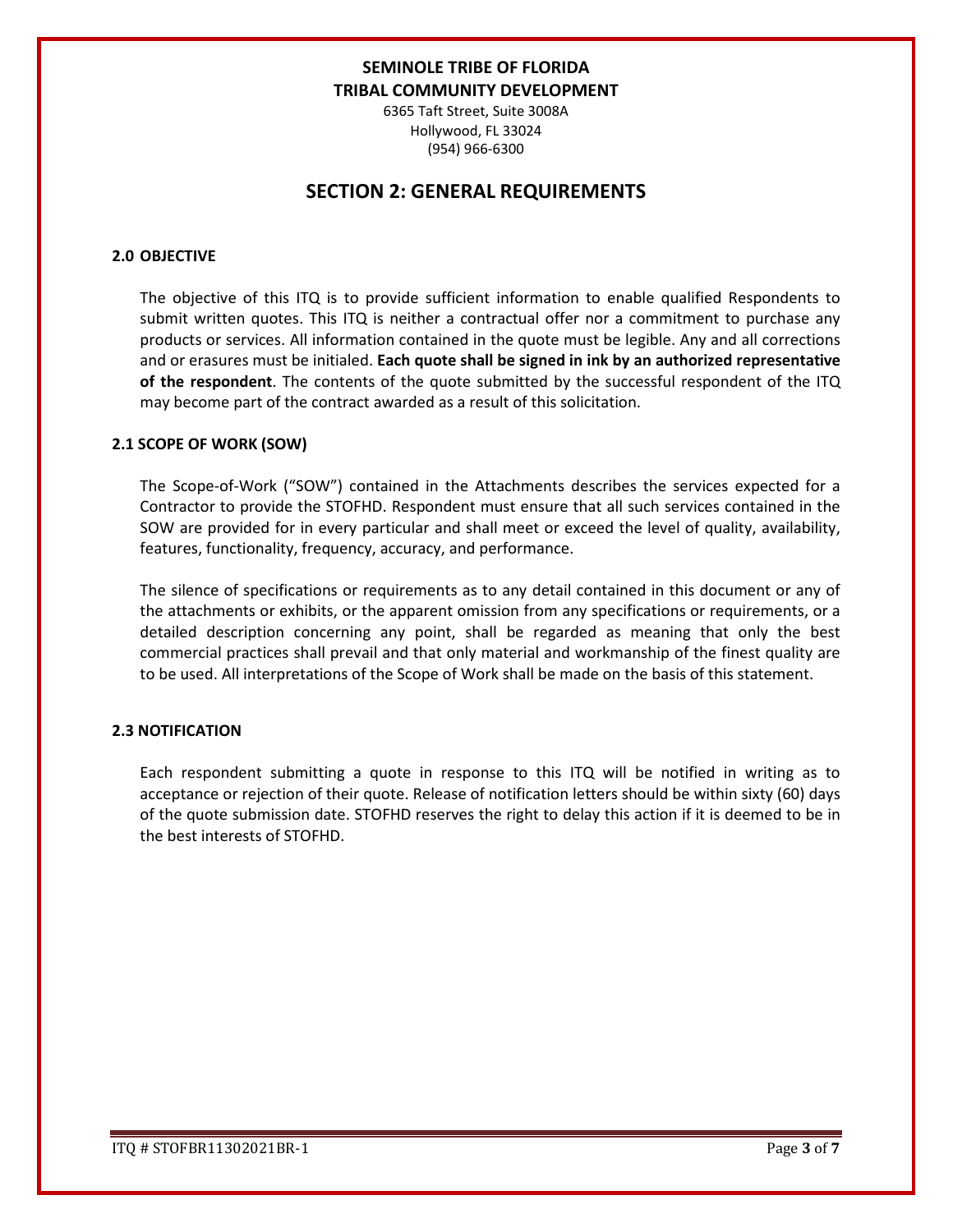6365 Taft Street, Suite 3008A Hollywood, FL 33024 (954) 966-6300

# **Housing Standardized Request for Repairs/Construction**

#### **Bathroom:**

- All wood cabinets are required at all times, when like for like is stated if current cabinet is particle board, include in the bid the price to replace with all wood
- Dur-rock on walls in the shower or tub area
	- o All joints, corners and around windows must be sealed with red guard
	- o Extend the Dur-rock 2' on all sides beyond the shower or tub
- Shower floor mortar bed, no foam or any other products should be used
	- o Minimum 2-4% pre-slope
- Liner should be water tested for 24 hours
	- o Minimum 6 inches
- All floor tile should be slip/skid resistant
- Shower floor tile should be a maximum of 2x2 mesh
- Provide backing for all walls inside tub/shower area between 32" and 38"
- Faucets should be Kohler or Delta
- From shower diverter to shower head piping must be copper tubing and copper fittings o Secure the diverter and pipe fittings securely
- When tiling the walls extend 2 feet passed the shower or tub
- ADA bathroom the entire bathroom must be tile a minimum of 4 feet
- All toilets must be Kohler highline
- All exhaust must be vented through the roof or soffit
	- o The exhaust fan and light for the bathroom must be on the same switch
- All paint must be high gloss

#### **Kitchen:**

- All wood cabinets are required at all times, when like for like is stated if current cabinet is particle board, include in the bid the price to replace with all wood.
- All sinks should be deep double drop in sinks
- Faucets should be Delta with a pull out spray hose
- Moisture resistant (purple) drywall
- Cabinet screws should be a minimum of  $2 \frac{1}{2}$  inches
	- o Efforts should be made to find a stud
- If drywall is removed from floor to ceiling, blocking must be provided for upper and lower cabinets

All microwave and kitchen hoods must be exhausted outside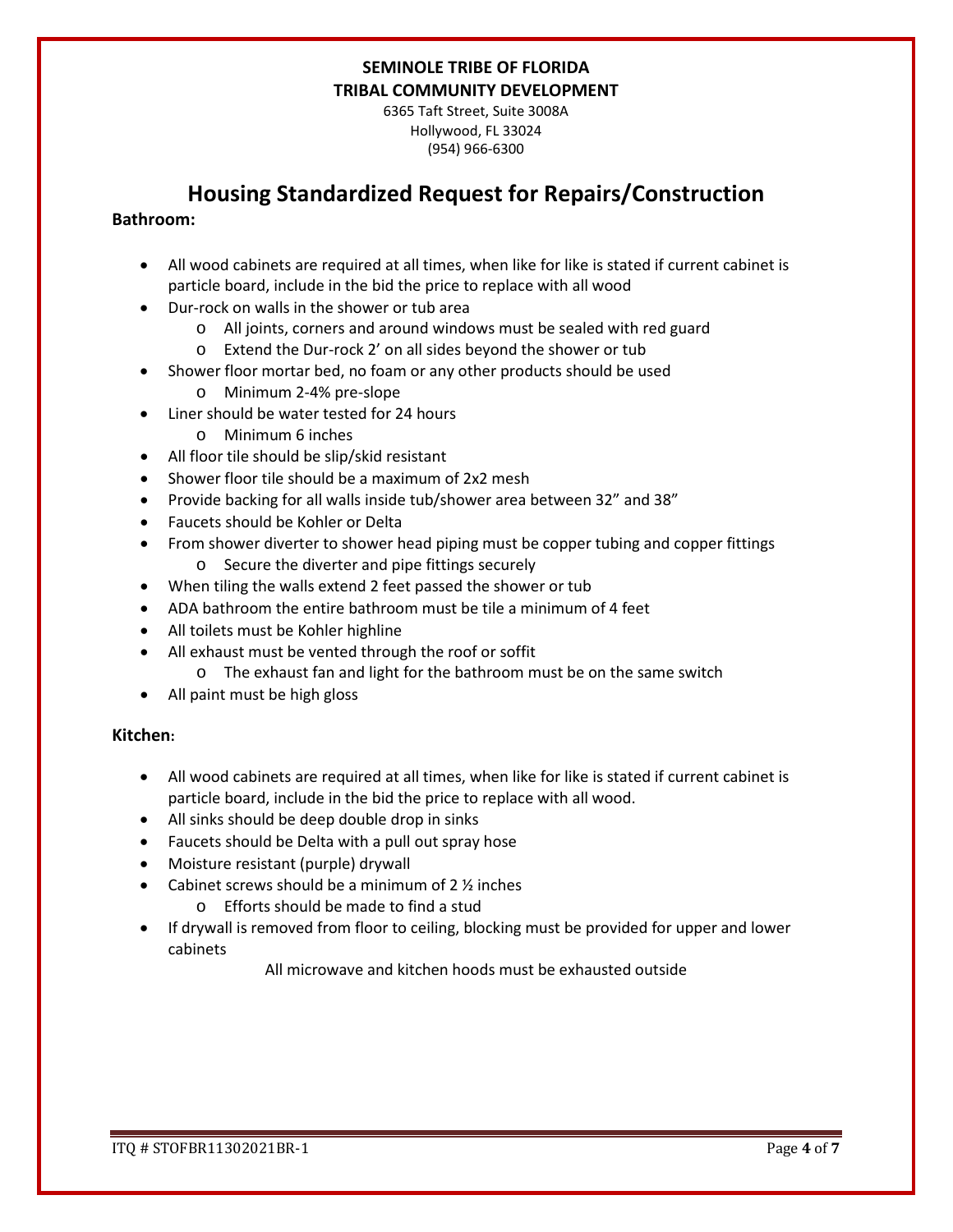6365 Taft Street, Suite 3008A Hollywood, FL 33024 (954) 966-6300

#### **Mechanical/HVAC:**

- All AC units must be installed on a metal stand with a secondary pan and connect float switch
- A primary float switch must be installed and connected
- When replacing duct work all joints and seams must be taped and mastic
- All new HVAC units must be a minimum of 16 seer
- All flexible ducts must be a minimum of R8 R-value
- All disconnects should be the pull type non-fuse
- Rheem, Goodman, Night and Day units preferred
- Caulk around all AC vents
- Keyed lockout caps must be on all units

#### **Water Heaters:**

- GE brand, replaced like for like gallon size
- Drain pan required
- TRV piped to the outside
- All water heaters should have a separate shut off switch
- New code required Energy conservation code chapter 4
- Heat traps are mandatory

#### **General Notes:**

- Schedules must be submitted with all bids and updated any time there is a change
- Contractors are expected to work Monday-Friday, 8:00am-5:00pm unless otherwise specified by the project manager
- When installing new drywall in bedroom, living room etc., backing must be provided for TV's being mounted on the wall
- Place a chase and an outlet at the same area where backing is located
- Seal all recess lighting, caulk the lights to the ceiling
- Caulk around all exterior lights
- All exterior light fixtures must be LED
- Any penetration that are made through the wall to the exterior must be caulked or sealed
- Any new gutters must have leaf guard
- Any roof repairs/replacement must follow Miami-Dade standards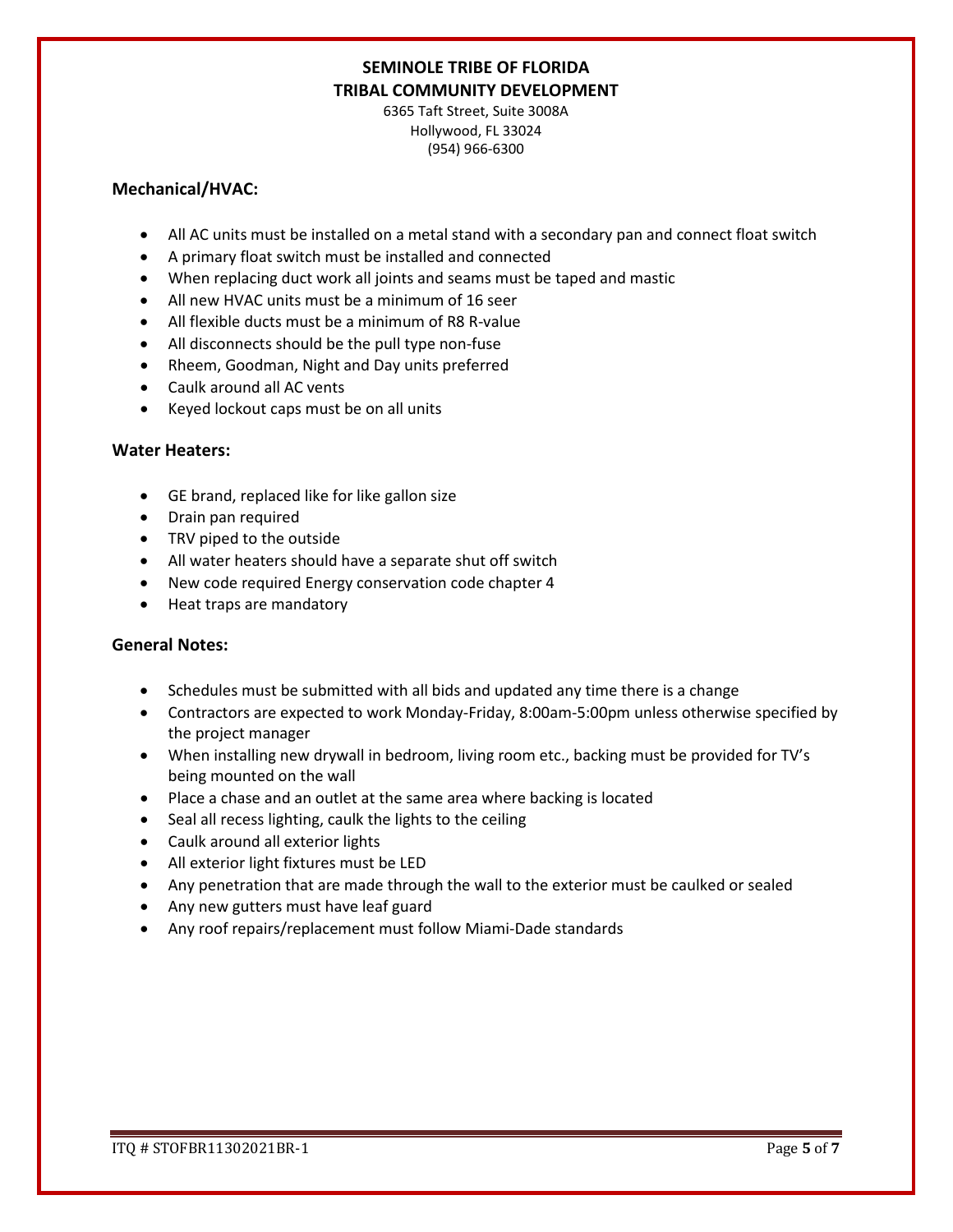6365 Taft Street, Suite 3008A Hollywood, FL 33024 (954) 966-6300

# **Scope of work Mold Remediation**

- Supply all labor and materials.
- All materials being installed shall be of equivalent make/model to the original material being removed. (Unless it has first been approved by the Housing Department)
- All work performed shall be as per code(s).
- **Schedule of Values and proposed Schedule shall be submitted with proposals.**
- Supply all drawings/prints and any other documentation needed by the Building Department.
- Clean up jobsite daily and before the final inspection of the completed job.
- Call the Building Department & Housing Department for all inspections, before and during the installation process. (Darryl Kinchen 954-279-4784)
- Contact Housing Department for final inspection, prior to leaving the jobsite.

## **General**

- Only a licensed mold remediation contractor shall perform this scope.
- Contractor shall provide and install complete containment system including but not limited to zip wall, air scrubbers and anti-microbial solutions. Air scrubbers shall run continuously until mold remediation is completed.
- Contractor's forces shall use all safety protocols when handling debris removed from affected area to not contaminate other areas of the dwelling.
- Contractor shall schedule air quality inspection and receive approval before commencement of installation of interior finishes. .
- Remove and replace drywall ceiling in master bathroom 2 feet beyond affected area. Drywall finish & paint color shall match existing as closely as possible. (Paint shall be semi – gloss)
- Install new exhaust fan (like for like) and shall operate with same switch as shower light.
- Repair wall at exterior of shower drywall finish & paint shall match as close as possible to existing.
- The removal and reinstallation of vanity & mirror is included in this bid to access the exterior wall of shower.
- Remove and save to reinstall approximately  $2 4$  sq. ft. of wall tile at non hinge side of shower opening & return from shower floor. Remove and replace Dur-rock, apply Redguard & reinstall tile & grout after remediation complete.